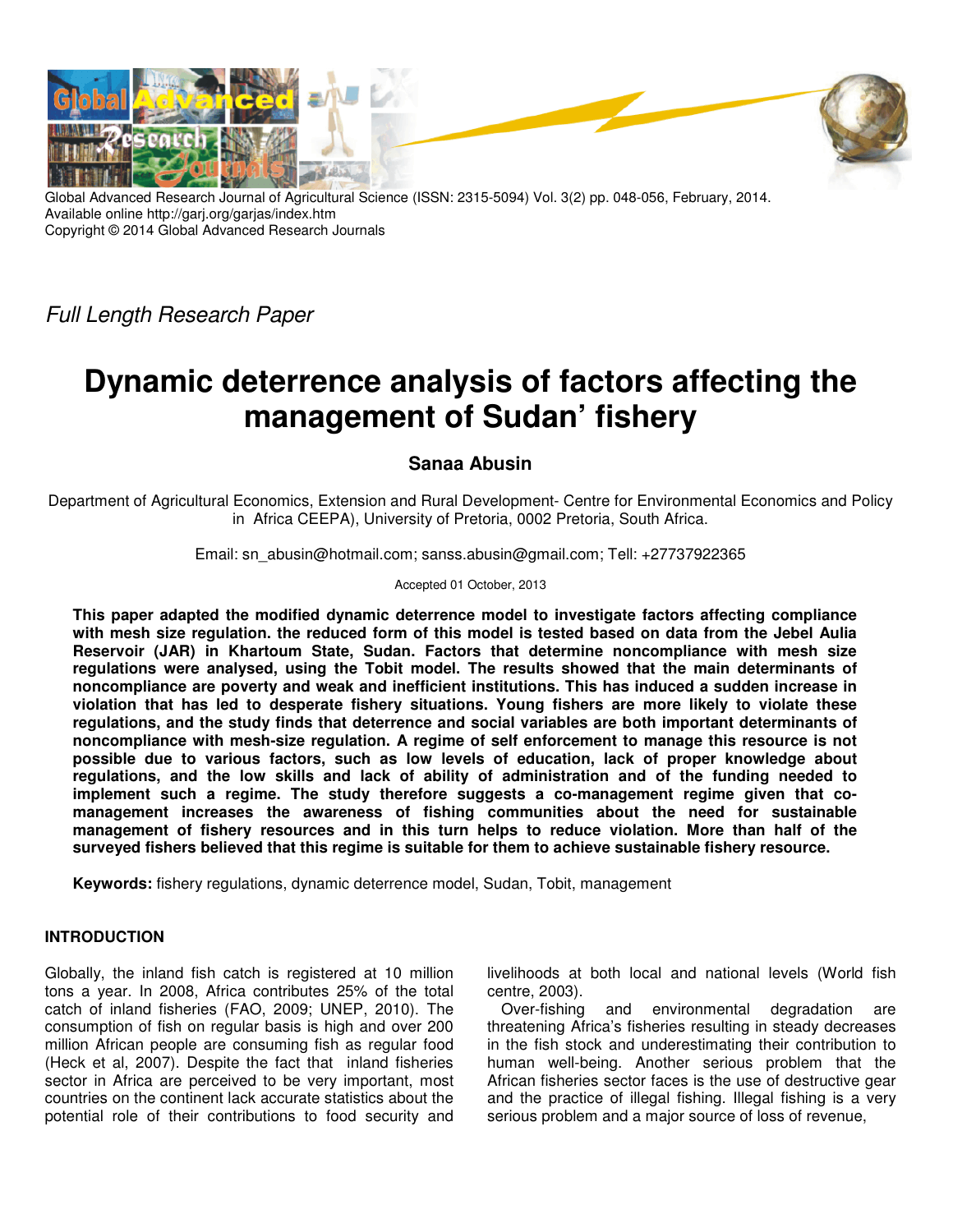especially for the poorest countries, where there is a great dependency on fishing for food, livelihoods and employment (MEA, 2005).

It is believed that actual catch of inland water is 2-3 times larger than what is reported in official statistics due to illegal fishing and noncompliance with regulations especially in the artisanal systems predominant in sub-Saharan Africa (SSA) (FA0, 2003; Welcomme *et al*. 2010). Failure to account for illegal fishing therefore gives incorrect estimates of the resource and misleads fishery policy formulation and management decisions based on this information (Hatcher and Pascoe, 2006). Achieving compliance with fishery regulations is accordingly becoming an issue of serious concern to managers and policy makers worldwide and especially in the tropical freshwater fisheries of SSA.

Despite its major role in the failure of fishery management, illegal fishing has received little attention worldwide (Anderson, 1989, Sutinen & Hennessey 1986), particularly in the fields related to fishery economics and policy-making studies (Charles *et al*., 1999). However, illegal fishing has recently gained considerable attention in both fields, because of the increase in observed damage and losses associated with this problem (Sumaila *et al.,* 2006).

Recently, researchers and policy makers devote considerable attention to studies that investigate the determinants of illegal fishing and that suggest new methods to analyze the reasons for noncompliance with fishery regulations. Therefore, there is an urgent need to provide policies that reduce violation and propose a management regime that improves compliance with regulations. In Africa, where huge numbers of people depend on fishing, most of the fishery resources are managed as regulated open access, which means there is no constraint or limit on the catch besides various regulatory measures such as licenses and prescribed mesh sizes that have to be followed.

Generally, static and dynamic deterrence modeling is used in analyzing violation of regulations. Due to institutional factors that are related to human behavior and the enforcement situation, dynamic models are believed to be more accurate for investigating and explaining determinants of noncompliance with regulation (Akpalu 2008; Abusin et al). However, the Dynamic Deterrence Model is not common in literature, although it has recently gained some prominence (Leung, 1991). Davis, (1988) was the first to develop the dynamic deterrence model, in 1988. However, its empirical application in fisheries has only been investigated recently, by Akpalu (2008), who applied this model to artisanal fishery in Ghana.

Despite its proved importance in analyzing the effects of deterrence, the DDM is limited to situations of constant "probability of detection" and "intensity of violation" as measures of violation rate. Both limitations have been addressed recently by Abusin *et al*. (2012) who developed

the modified DDM. Therefore, this paper intends to adapt the modified dynamic deterrence model (DDM) and test empirically the forecasting from the modified model, based on data from Sudan's Jebel Aulia Reservoir.

Section 2 describes the case study area. Section 3 presents the development of the theoretical framework. Empirical models are specified in section 4, and section 5 describes the variables included in the analysis and presents some descriptive results. Results of the empirical analysis are discussed in section 6. Section 7 draws conclusions and outlines some of the implications of the study.

## **Jebel Aulia Reservoir (JAR) fisheries**

The Jebel Aulia reservoir is the main supplier of fresh and processed fish in Sudan, contributing 52% of the total inland fish (FAO, 2008). The fact that Jebel Aulia is located near the capital city Khartoum gives it an economic advantage. Scientific research has confirmed that this reservoir is endowed with ecological factors that enable it to produce a high, sustainable yield of fish for the future (FAO, 1999).

After construction of the dam was completed in 1933, people began to settle in the area as farmers, officials and craftsmen. The JAR population tends to be artisanal, comprised of local fishermen living along the banks of the river. Small fish markets are held at a main site next to the dam, where transactions are made by middlemen and the fish is transported to consumption areas by ordinary trucks using ice for preservation.

The White Nile is known by its calmness which provides adequate environment for fish to generate and to be abundant in various types. This allows for the wide and intensive fishing activities along the Nile.

According to FAO (2006) statistics, the potential fish yield for the JAR is 15 000 tons a year. In recent years, the JAR has witnessed a remarkable increase in population in the settlement camps as a result of displacement of southern Sudan communities because of the civil war (International Organization for Migration, 2005). This has caused the emergence of major markets and triggered significant socio-economic changes related to food**.** For instance, the market for small-sized fish grew significantly and new types of products such as Mandasha is smoked fish, shaped into small balls and sun dried, then stored and used in farming camps. This is very popular in southern Sudan, were introduced. The demand for small-sized fish rose because it was the basic food for the displaced communities.

Most illegal catches of such small sizes are processed at home to produce food that is cheap, easy to prepare and easily stored and sold. The species used for home processing are *Hydrocynus forkhali, Alestes dentex, Alestes nurse,* and *Labeo niloticus.* These are the species currently facing the threat of over-fishing and their local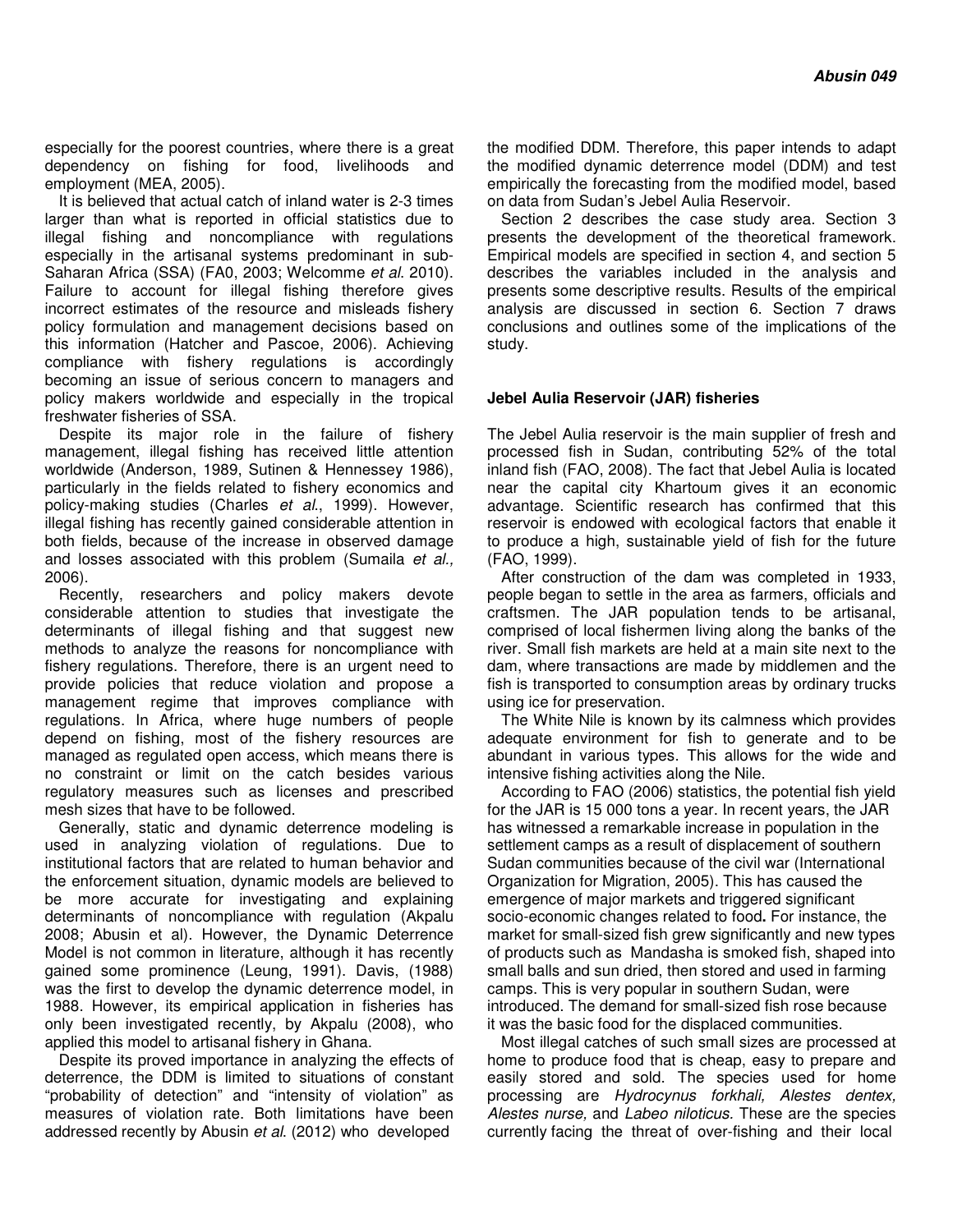names are *kass, kawara* and *dabis,* respectively. The fishing gear commonly used in the JAR are gillnets, trammel nets, beach seines, baited and unbaited long lines, cast nets and traps. Gillnets, however, are the dominant gear in this region. Over 25 fish species have been reported in the JAR from which *kass* and *kawara* are the most used in processed food as wet and salted fish.

Despite JAR fishing regulations, fishers are reported to violate regulations, especially by using a small mesh size (Aulia Regulation Office, 2004). A study conducted by fisheries research centre, (1985) in the northern part of JAR revealed that half of the fish catch was made up of undersize fish. The differences in length between fish caught illegally and prescribed length were significant. Since 1985, the situation has worsened and over-fishing has been cited as the main cause of the undersized catch. Many factors are reported to be the reason behind overfishing of the JAR. In the north of the JAR these include increased use of illegal fishing gear, such as mesh below the prescribed size, poor law enforcement, loss of species diversity, heavy fishing pressure on the remaining breeding grounds and reduced natural regeneration (FAO, 1999).

However, the catch of immature fish is cited to be the main reason and cause of this threat. Unfortunately, with the exception of a few reports on the fish catch and its value, data on the state of inland fish stocks is lacking in Sudan, and little is known about illegal fishing (FAO, 1999). The northern part of JAR is under serious pressure from the practicing of illegal fishing and the use of nonprescribed size nets. To date we are not aware of any efforts at investigating or alleviating the problem. But it seems that poor enforcement of and consequent noncompliance with fishery regulations constitutes the key challenge to sustainable fishery management in the JAR.

#### **Specification of the analytical framework**

We adapted the modified DDM of Abusin *et al,* (2012) which assumes that fishers enjoy incremental profit from violation in the first period until detected at time  $\tau$ , which marks the end of the first period. The offender is then punished at the start of the second period and begins to behave legally thereafter. The more a fisher violates regulations, the more he/she accumulates profits, i.e. gains depend on the rate of violation. I'm very grateful to Prof Gregory Hertzler who contributes generously in the development of this new model.

Suppose that the goal of an individual fisher who violates mesh size regulations is to maximize his/her profit from two periods, i.e., before and after being caught. If the fisher violates specific regulations, this indicates a positive rate of violation (i.e.  $m > 0$ ). The profit from fishing illegally in the first period is:  $\pi_m$ 

Where, *m* is the frequency of violation which increases

the gain from violation at a decreasing rate i.e.  $\frac{d\pi_m}{dm}$  > 0&  $\frac{d^2\pi_m}{dm^2}$  $0 \& \frac{u_{m}}{dm^2} < 0.$ 

Frequency of violation is measured by the number of times that fishers violate, which could be numbers of weeks, months or years. Assume that after being caught, the fisher will only fish legally (i.e. m=0) and his profit in the second period is (legal profit)  $\pi_n$ . Then n is the number of months of fishing legally in the second period.

Moreover, assume that in absolute terms, illegal fishing is

more profitable than legal fishing .

 $\pi_m > \pi_n$ 

Equation (1) states that, in the first period the violator will fish until getting caught at a random time  $\tau$  in the future, given the fact that he has never been caught before. The second period starts from the random time  $\tau$  when the fisher is caught and required to pay the fine (F). The fisher's inter-temporal expected profit is accordingly given by:

$$
J(.) = \max E \{ \int_0^{\tau} e^{-\delta t} \pi_m(m, c, p_a, Q_m, E_m, s, x) dt + \int_{\tau}^{\infty} e^{-\delta t} \pi_n(n, b, p_n, Q_n, E_n, x) dt - e^{-\delta \tau} F \} \quad (1)
$$

J(.) is the value function, E is the integral expectation,  $\delta$  is the discount rate,  $m$  is the violation rate,  $\tau$  is the random time when the second period starts i.e. The time that the fisher is caught and required to pay the fine F. Assume that the fisher is not a pure-maximising agent, but drives disutility (for example, feeling guilty of using illegal net) that incurs a psychological cost, from harvesting stocks, *s* and x with cost functions *k(s)* and *d(x)* respectively ( i.e. illegal net catch both mature stock *x* and immature stock *s*) , following Akpalu*,* (2008). This will make the profit function to be re-specified as:

$$
u(m, c, p_a, Q_m, E_m, s, x) = \pi_m(m, c, p_a, Q_m, E_m, s, x) - z(s) - d(x)
$$
\n(2)

Where *z>0, d>0* and *d*(0*)=0,* and if the fisher doesn't violate his utility is  $u(n, b, p_n, Q_n, E_n, x)$ . Under the above assumptions, if the fisher is caught, he pays a fine *F*, which is a fixed amount of money plus the cost of the illegal catch which will be seized immediately. The expected present value of the fine is  $\int_0^\infty F g(t) e^{-\delta t} dt$ 

Substituting *u* for  $\pi_m$ , equation (1) can be rewritten as follow:

$$
J(m, c, p_a, Q_m, E_m, s, x)
$$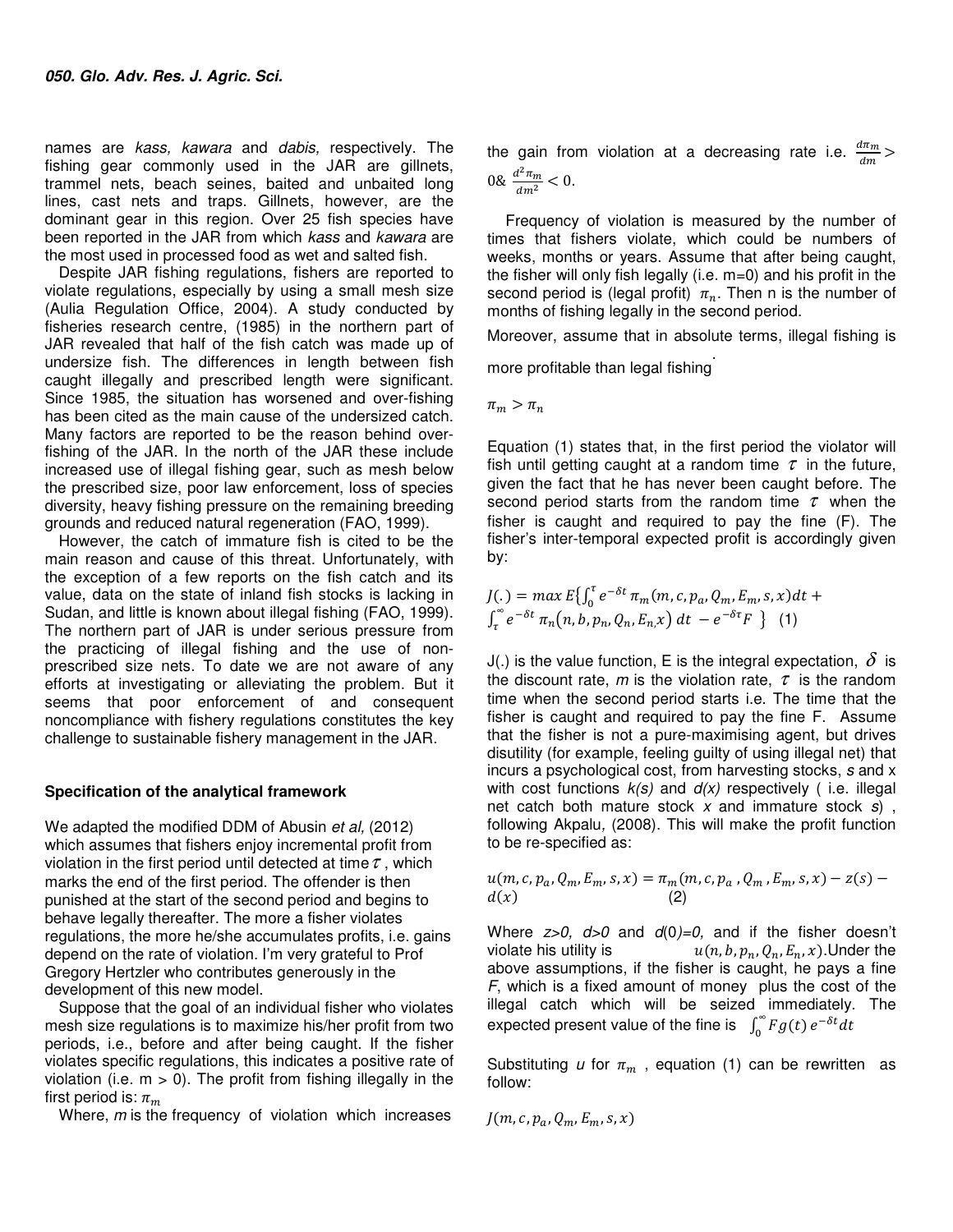$$
= \max E\{\int_0^{\tau} e^{-\delta t} u(m, c, p_a, Q_m, E_m, s, x) dt + \int_{\tau}^{\infty} e^{-\delta t} u(n, b, p_n, Q_n, E_n, x) dt - e^{-\delta \tau} F \}
$$
(3)

Calculating the integration of equation (3) and rearranging terms (for details calculation see appendix A) gives:

$$
J(.)
$$
  
= 
$$
max \left\{ \frac{u(m, c, p_a, Q_m, E_m, s, x)}{\delta} - \left[ \frac{u(m, c, p_a, Q_m, E_m, s, x) - u(n, b, p_n, Q_n, E_n, x)}{\delta} + F \right] E e^{-\delta \tau} \right\}
$$
  
(4)

The interpretation of equation (4) is important. The first term is the discounted expected benefits of illegal fishing for an infinite time horizon, and the second part (between the brackets) is the penalty that the violator should pay when getting caught, including the illegal gain plus the fine. Then the goal of violator is to maximize equation (4), subject to the probability of detection. While the previous literature assumes a constant probability of detection, this study adds a new formula for the survival time that makes it inconstant, and this is explained in detail in the following section.

#### **Specification of probability of detection function**

According to Abusin *et al,* (2012) modified model, Probability of detection is modeled as Cox's proportional hazard model. This model is perhaps most often used in survival analysis (Cox, 1972; Jenkins, 2005**).** Survival analysis commonly uses methods for analyzing data in different fields of science such as medicine, environmental health, criminology, and marketing (Lee & Go 1997).

In this study, the proportional hazard model is employed and linked to the Cox model or probability of detection function (as in equation 4) in order to calculate the density function that multiplies all terms in the deterrence model (see Appendix B). The proportional hazard model's general expression is given as follows:

$$
H(\mathcal{T}, m, v, n) = B(m, v, n)h(\mathcal{T})
$$
  
Pr(\mathcal{T}, m, v, n) = B(m, v, n)h(\mathcal{T}) \t\t\t 0 \le B \le 1 and  

$$
\frac{dB}{dm} > 0
$$
\t\t(5)

Where *m*, is the violation rate; the right-hand side includes two hazard functions: the first  $\beta(.)$  is the individual-specific hazard function which does not depend on  $\tau$  whereas the second  $h(\tau)$ , which depends on time but not on  $\beta$  factors, is the baseline hazard function. The latter function is the one which is determined if the hazard rate is constant,

decreasing or increasing (if we use Weibull distribution for example) as will be explained more in the following sections. The individual hazard function  $\beta(.)$  is linearly related to the probability of detection; it increases with the crime rate (*m*) and decreases with enforcement (*N*) and evasion activities (*v*) as cited in the literature (Charles *et al*., 1999). An especially important implication associated with the Cox proportional hazard is that the baseline hazard function can accommodate constant and inconstant time, while the individual hazard function is linearly related to probability of detection.

For information on how to get the value of the density function in equation (6), see (Annexure B):

$$
g(\tau, m, n, \nu) =
$$
  
 
$$
g(\tau, m, n, \nu) =
$$
  
(6)

The introduction of the time of detection distribution in equation (6) into the value function, gives the violator's maximization problem, which depends on time, as follows:

$$
J = max_m \left[ \frac{u(m, c, p_a, Q_m, E_m, s, x)}{\delta} \right]
$$
  
- 
$$
\left[ \frac{u(m, c, p_a, Q_m, E_m, s, x) - u(n, b, p_n, Q_n, E_n, x)}{\delta} \right]
$$
  
+ 
$$
F \left] \int_0^\infty g(\mathcal{T}, m, v, n) e^{-\delta \mathcal{T}} dt
$$

The net gain from violation is the expected discounted illegal fishing minus the discounted expected penalty. The last term represents the discounted density of time of detection, which is the function of explanatory variables (*m, v, N*) that determine the hazard rate and rate of violation.

For simplicity, the last term of equation (7) will be replaced by the following formula throughout the text:

$$
D(\tau, m, n, \nu) = \int_0^\infty g(\tau, m, \nu, n) e^{-\delta \tau} dt \tag{8}
$$

D is the discounted density of the detection time. The discounted density function that is used as the probability of detection in this model can take different distribution functions that give the flexibility of addressing the three possibilities of constant, increasing and decreasing probability of detection by using a Weibull distribution.

The following are assumed:

$$
\frac{dD}{dm} > 0; \quad \frac{dD}{dv} < 0; \quad \frac{dD}{dn} > 0; \quad \frac{dD}{d\delta} < 0 \tag{9}
$$

Substituting equation (7) into the value function, gives the final specification as follows: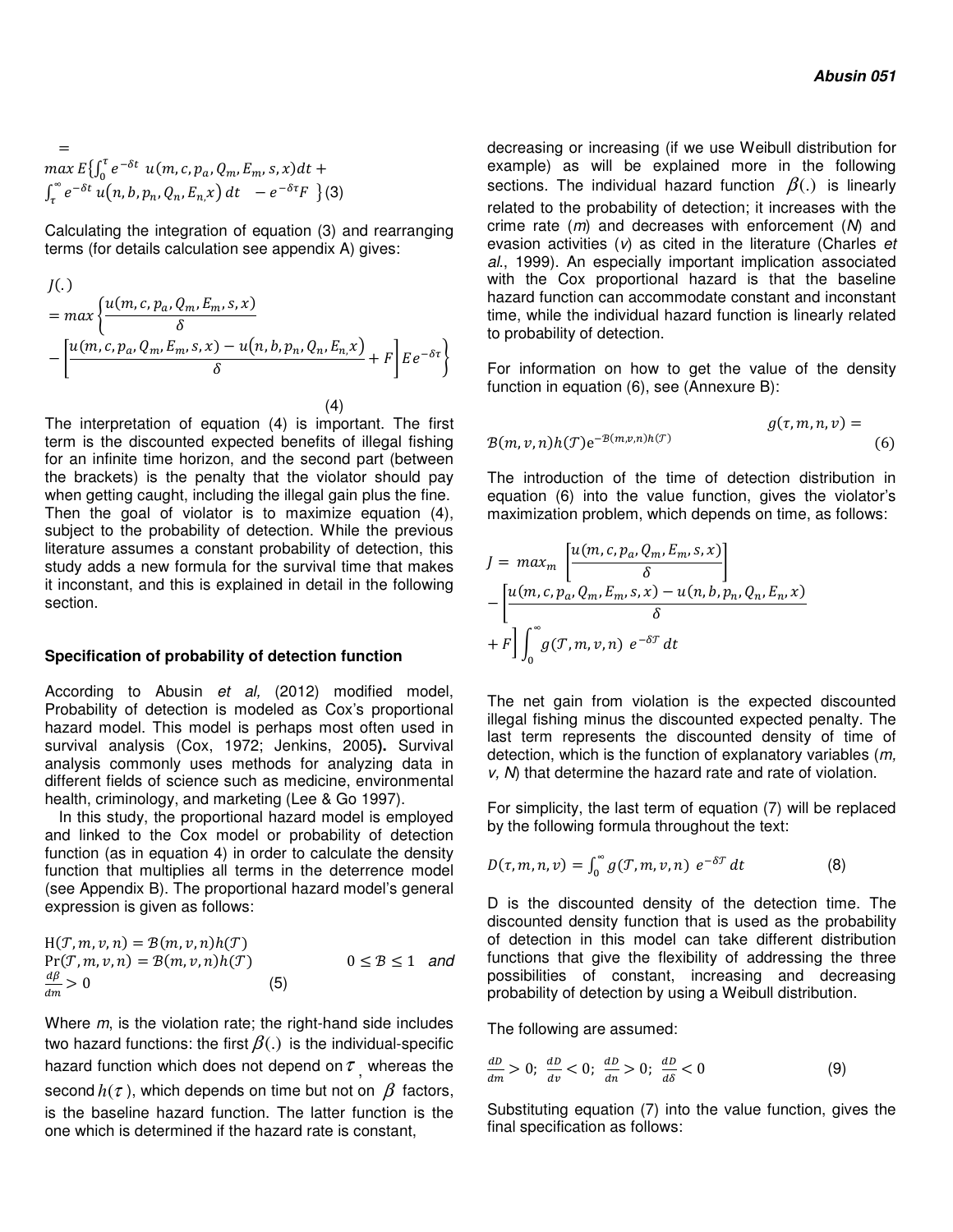$$
J = \max_{m} \left[ \frac{u(m, c, p_a, Q_m, E_m, s, x)}{\delta} \right]
$$

$$
- \left[ \frac{u(m, c, p_a, Q_m, E_m, s, x) - u(n, b, p_n, Q_n, E_n, x)}{\delta} \right]
$$

$$
+ F \left[ \int_0^\infty D(\mathcal{T}, m, v, n) \right] (10)
$$

The optimal level of violation is obtained from the first order conditions by differentiating the objective function with respect to *m* to decide on the optimal amount of *m* that maximizes the profit through the optimal path. Then the supply of offences function is given by:

 $m^* = m(F, \delta, n, v, B)$ 

$$
m = m(r, o, n, v, B)
$$
\n(11)

*F* is the fine, *n* stands for enforcement, delta is the discount rate, *v* is evasion activity and B is a vector that represents socioeconomic and normative factors believed to be very important in analyzing violation with fishery regulations. The next section explains the empirical testing of the reduced from using cross section data from JAR.

## **Empirical model estimation**

### **The Tobit model**

The dependent variable is a continuous variable measuring the number of times a fisher uses a small mesh size net in the last year (NoTim). This follows Furlong (1991), Kuperan and Sutinen (1998) and Akpalu (2008), who use Tobit models to estimate the supply of violation function. The Tobit model is used because the dependant variables are censored taking values from zero upwards. That is, some observations of the dependent variable take a zero value. Estimating the relationships for the dependent variable (NoTim) using ordinary least squares in this case would result in biased estimates of the coefficients (Cameron and Trivedi, 2009).

Tobit models are often used to avoid the problem caused by censored data. The data is believed to be censored because fishers might be non-violators for some other reasons (such as lack of access to illegal nets due to high costs) rather than their moral standing.

The Tobit model is employed to specify factors that determine noncompliance with mesh size regulation and the dependent variable is a continuous variable measuring the number of times a fisher violated in the previous year. The dependant variable is censored at zero for nonviolators, with the upper limit of 12 months for those who violate all the year round. The fishers' responses were in both number of months and weeks. However, all the data is converted to months only. The regression of interest is specified as unobserved latent variable Y\* given by:

 $Y^* = X'\beta + \varepsilon_i$  Where i=1, ..., N

WhereY\*, measures the noncompliance rate with mesh size regulation. The  $X$  is a vector of conditions reflecting *′* the individual's perceived potential illegal gains and risk of detection and arrest, and measures of moral, social and legitimate influences.

 The unobserved variable with the latent variable is related, as follows (Cameron and Trivedi, 2009):

$$
Y = Y^*if Y^* > \tau
$$
  
=  $\tau_y if Y^* \leq \tau$  (11)

Where,  $\tau$  is the censoring point and in the case of this study is equal to zero, the probability of a case being censored for is:

$$
pr(Y^* < \tau) = pr(X'\beta + \varepsilon_i \le \tau)
$$
  
=  $\emptyset \left[ \frac{(\tau - X'\beta)}{\sigma} \right] \emptyset(.)$  (12)

Which, is the standard normal cumulative function and  $\varepsilon_i$  is distributed $N(0, \sigma^2)\varepsilon/\sigma_i$ , is distributed N(0,1)

Marginal effect is calculated to predict the effect of change in the explanatory variable on violation rate.

## **Data and variable description**

This study used data that was collected in 2010 at the Jebel Aulia Reservoir in Khartoum state. The survey gathered information on four groups of noncompliance determinants (Table 1). These are information on socioeconomic attributes such as the age of the skipper (Age) and ownership of the nets (OWN), source of income (Income) and number of fishermen on the boat (Crew). Information was also collected on a second group of explanatory variables associated with incentives for violation, such as if the fisher perceives that the number of detections chances have decreased (Chances). The fishers were given options to select which evasion activities they use to avoid being caught such as using mobile phones and sinking the illegal nets (Sink). Fishers were also asked if they believe a small mesh net is more profitable than prescribed size nets (Advantage) and if they could buy illegal nets on a credit or cash basis (Credit). This variable is believed to reflect violators' time preferences and hence, their discount rates, as those who could afford to pay in cash for their nets were considered to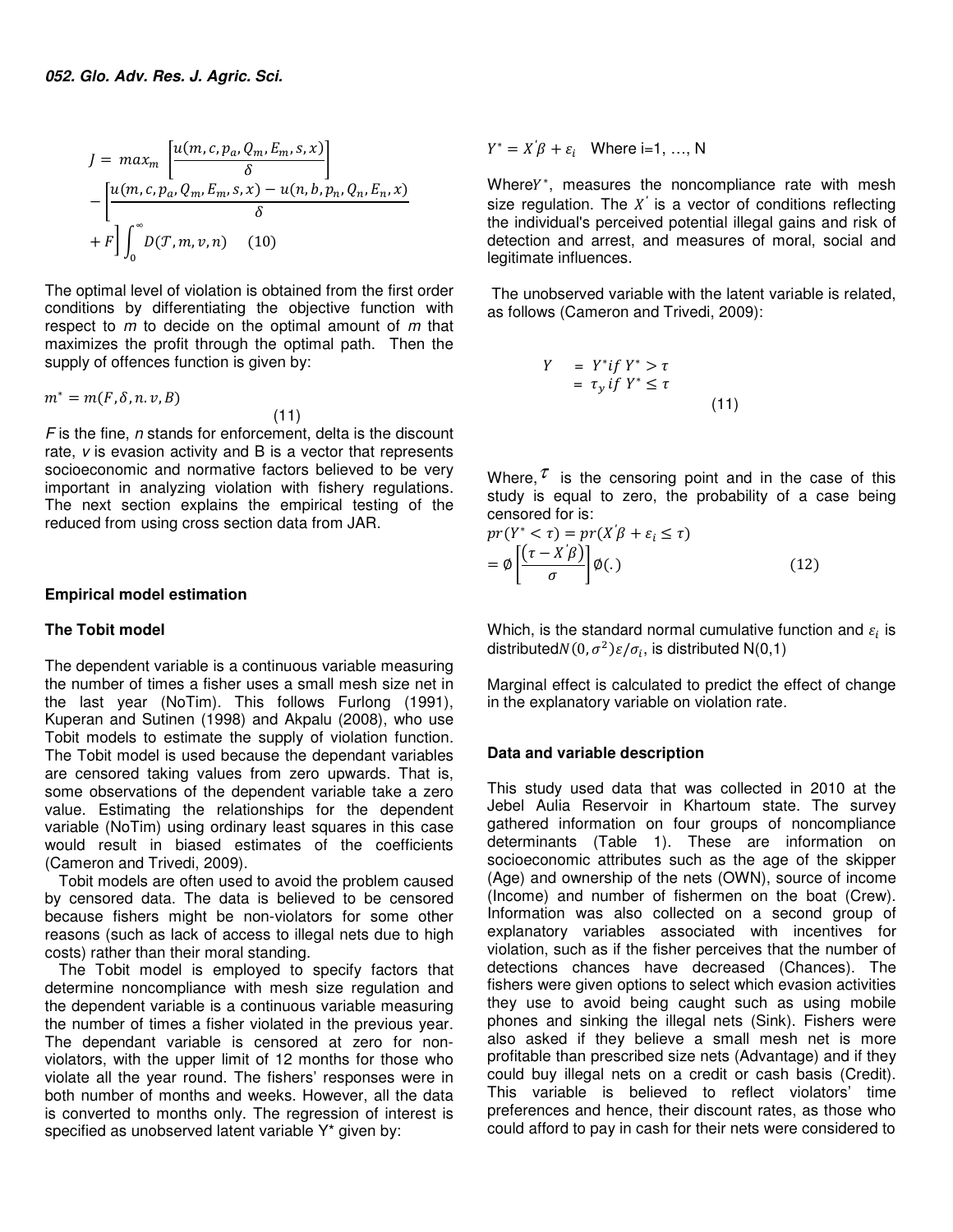| Name             | <b>Variable description</b>                                  | Mean/ $%$ |
|------------------|--------------------------------------------------------------|-----------|
|                  |                                                              |           |
| <b>NoTim</b>     | Number of times fishers violated in the past year            | 7.5       |
| <b>Violators</b> | Numbers of violators                                         | 88%       |
| Non-violators    | Numbers of non-violators                                     | 12%       |
| <b>OWN</b>       | If the fisher own the net                                    | 90%       |
| Education        | Number of years in school                                    | 2.82      |
| Age              | Skipper's age                                                | 47.2      |
| Crew             | Number of crew per boat                                      | 3.14      |
| Income           | If fishing is the main source of income (Yes = 1 and No = 0) | 77.5 %    |
| Chances          | Chances of getting caught has decreased (0/1)                | 96%       |
| Escape           | Violator can avoid paying the fine ( $No=0$ , $Yes=1$ )      | 75.5 %    |
| Credit           | Paid in credit or installment (Yes = $1$ , No = 0)           | 72.9%     |
| Sink             | Net sinking 1/0                                              | 80.1%     |
| Advantage        | Small net profitable (Yes=1, No=0)                           | 77.6%     |
| Not viol         | Peer fishers are not violators (Yes=1, No=0)                 | 80%       |
| Fair             | Mesh size regulation is fair ( $No = 1$ , $Yes = 0$ )        | 75 %      |
| Adequate         | Enforcement in fishing area is adequate (Yes = 1, No = 0)    | 70.1 %    |

 **Table1. Descriptive statistics of variables included in the estimations** 

be relatively well off, having a lower discount rate. To estimate the probability of being fined when caught, fishers were queried on their perception about whether violators can escape paying the fine (Escape).

The third group of explanatory variables included is the influence of social factors on noncompliant behavior. Information on such factors were sought through asking fishers whether they perceive peers as violators (Not viol) and asking skippers if they perceive that poverty justifies violation (Pover). The last group of noncompliance factors represents fishers' perception of the legitimacy and efficacy of the regulations. Information was collected on two legitimacy variables: first, whether the enforcement in JAR is adequate (adequate) and the second entails whether a violator believes that small mesh prohibition is fair (Fair).

The data shows that only 12 % of the total fishers are non-violators and this is aggravated by the fact that 77 % of the fishers depend totally on fishing. This justifies the higher percentage of those who own nets (90 %) rather than renting. If the fisher owns the net his willingness to violate is high, so that the probability of maximizing his profit from violation is higher than those who rent a net and just get a small income. The mean of the skippers' age is 47 years, with a minimum of 17 years and maximum of 80 years.

More than half of the population prefers that the governance of the fishery sector be in cooperation between both fishers and the government. The fishers see it as rational for them to have a mixed regime that can satisfy their needs as well as allow them to participate in the management.

Although violation rate is found to be high, 75 % of the fishers believed that violators can avoid paying a fine. It was not clear from the data if this is because those enforcing the regulations accept bribes or ignore violations and fail to apply proper enforcement given the poverty among fishers. This is also confirmed by the fact that 96 % of fishers believed that the chances of getting caught are decreasing. All variables used in the model and their descriptive statistics are presented in Table1.

## **RESULTS AND DISCUSSION**

All socio-economic variables are found to be highly significant. Generally, demographic factors have two different influences on the violation rate. These influences are encouragement and/or discouragement. For instance, for fishers that fish as the sole source of income and fishers owning the nets, violation increases. The higher the level of education and fisher's age the more violation decreases. The age variable is divided into four categories, according to respondents' ages, and the results show that younger fishers are more likely to violate regulations. This might be due to the hard work associated with using a small mesh size, while older fishers are less likely to violate. This finding agrees with the finding of Akpalu, (2008) and Furlong, (1991).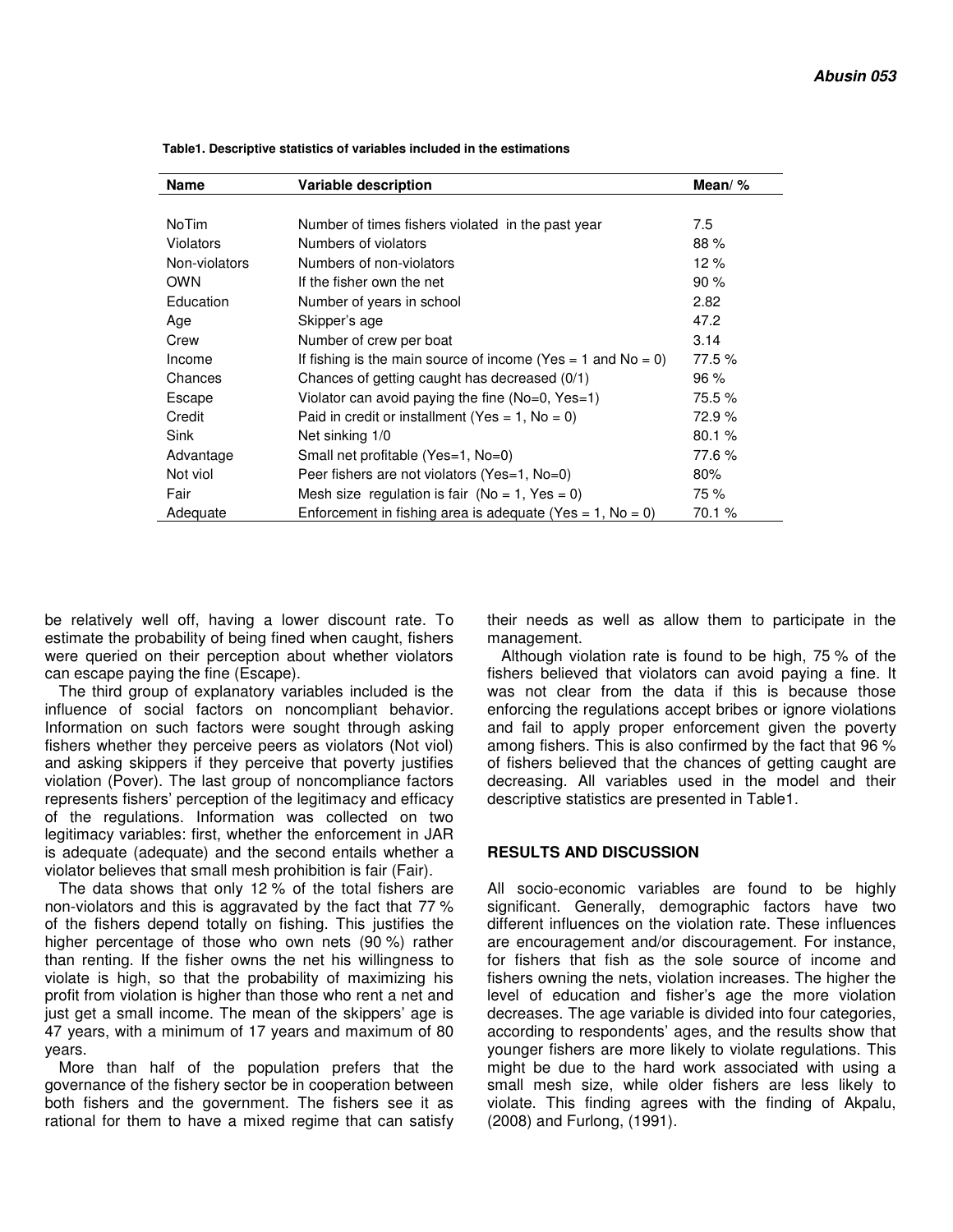| Variable                                                                                                                                                                                 | Coefficient  | Standard error |  |  |
|------------------------------------------------------------------------------------------------------------------------------------------------------------------------------------------|--------------|----------------|--|--|
| Socioeconomic variables                                                                                                                                                                  |              |                |  |  |
| Cons                                                                                                                                                                                     | $-4.3987*$   | 2.2780         |  |  |
| Age                                                                                                                                                                                      | $-0.0356***$ | 0.0110         |  |  |
| Education                                                                                                                                                                                | $-0.2640**$  | 0.1341         |  |  |
| Crew                                                                                                                                                                                     | $-0.1836*$   | 0.1086         |  |  |
| Source                                                                                                                                                                                   | 2.29 69***   | 0.5479         |  |  |
| own                                                                                                                                                                                      | $0.8642*$    | 0.5200         |  |  |
| Incentive variables                                                                                                                                                                      |              |                |  |  |
| Chances                                                                                                                                                                                  | 1.9237       | 1.2919         |  |  |
| Credit                                                                                                                                                                                   | $0.7498*$    | 0.3878         |  |  |
| Escape                                                                                                                                                                                   | $0.6748*$    | 0.3731         |  |  |
|                                                                                                                                                                                          |              |                |  |  |
| Sink                                                                                                                                                                                     | 6.8006***    | 0.6632         |  |  |
| Advantage                                                                                                                                                                                | 2.4490***    | 0.5018         |  |  |
| <b>Social variables</b>                                                                                                                                                                  |              |                |  |  |
| Pover                                                                                                                                                                                    | $0.9546**$   | 0.4326         |  |  |
| Not violate                                                                                                                                                                              | $-0.2961*$   | .0 1776        |  |  |
| <b>Enforcement variables</b>                                                                                                                                                             |              |                |  |  |
|                                                                                                                                                                                          |              |                |  |  |
| Fair                                                                                                                                                                                     | 0.5147       | .3764          |  |  |
| Adequate                                                                                                                                                                                 | $-0.6677*$   | .3717          |  |  |
| * Significant at 10%; ** Significant at 5%; *** Significant at 1%.<br>Prob > Chi <sup>2</sup> = $0.0000$ ; Log likelihood = -496.871<br>No. of observations = 241 ; Pseudo $R^2$ = .2238 |              |                |  |  |

 **Table2. Estimation results of the Tobit model of the determinants of noncompliance**

Incentives for noncompliance in the JAR are explained by the second group. For instance, the skipper's perception that the chances of getting caught are decreasing steadily over time encourages him in more violation. This variable measures probability of detection and gives information about the weak enforcement. The violation problem is exacerbated by the fact that fishers in the JAR, who cannot afford to buy illegal nets, can get access to credit. This behavior is found to be rational for them, since the higher gain from violation will compensate the extra cost of buying on credit. The perception of the skipper that the fine can be escaped is also a very important encourager for violation. Fishers usually use two methods to escape penalty, either

bribe the police or use effective evasion activity that make it difficult for the police to recognize violation.

Fishers in the JAR are very poor, and struggle to find catches for survival. They are convinced that poverty justifies violation. For instance, when a fisher is asked if his peers are violators, he responds by asking another question: "What can he do, given his hunger and need?" Having a sense of a fellow fishers' well-being, the skippers refuse to call themselves or their peer violators.

Due to low enforcement and high evasion activity, the influence of the factor "probability of detection" is not observed. This is reflected by the insignificance of the variable measuring this probability. The insignificance of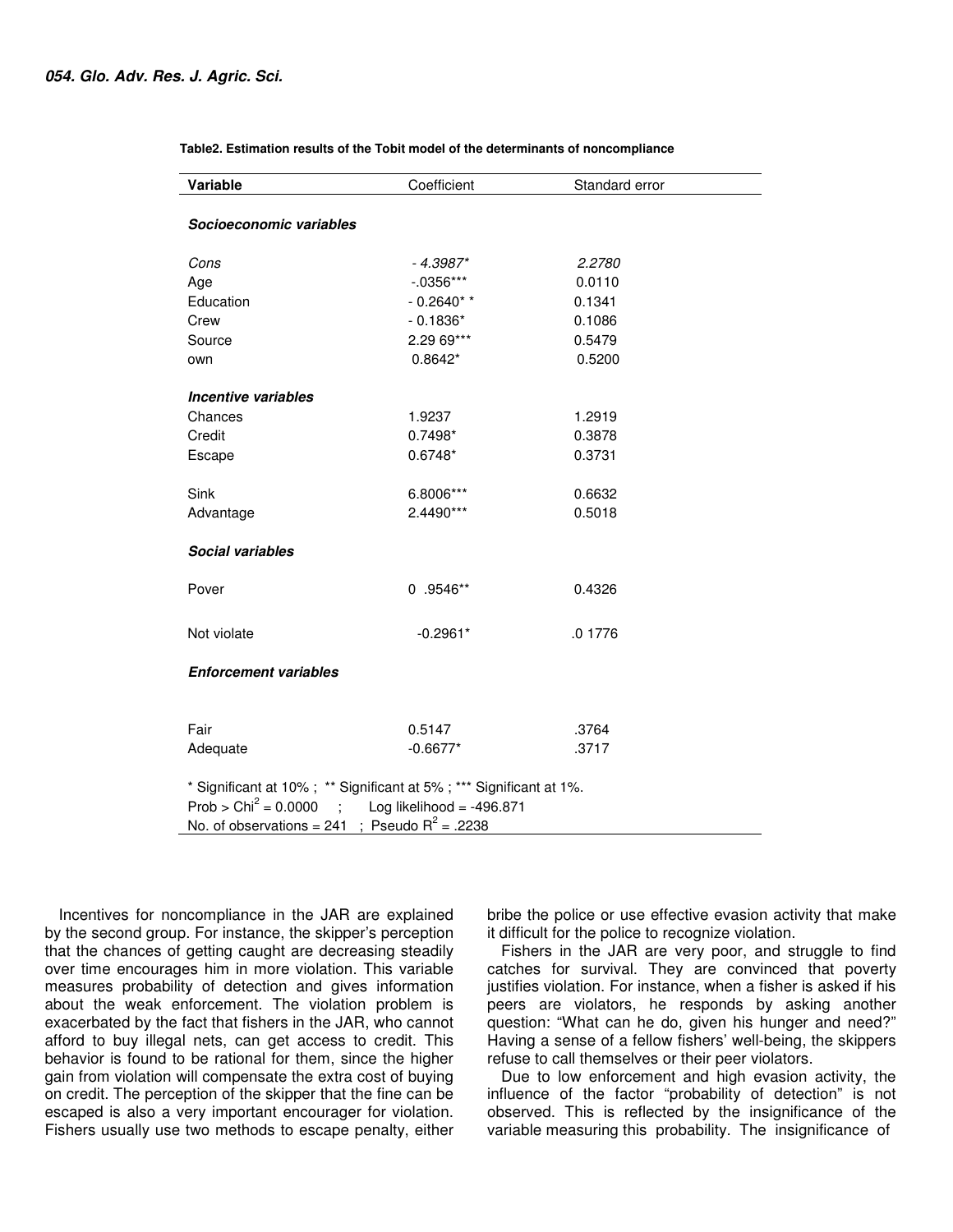this variable is expected and justified by literature to be associated with the fact that fishers sometimes don't understand the concept of probability, thus resulting in wrong estimations (Kuperan & Sutinen, 1998).

Although the skippers believed that enforcement in the JAR is adequate, most of them argued that the mesh size regulation is not fair. They refer the unfairness of this regulation to the fact that normal size fish are not available during all seasons.

Both deterrence and social variables are important determinants of violation and have to be taken into consideration in JAR fishery.

#### **CONCLUSIONS AND POLICY IMPLICATIONS**

This paper adapted the Modified Dynamic Deterrence Model (MDDM) to explain theoretically motives for noncompliance with mesh size regulation in order to help suggesting a new management regime that helps sustainability of the fishery resource.

The reduced form of the new modified model is tested, based on data that was collected in 2010 from the Jebel Aulia Reservoir in Khartoum state. The survey gathered information on four groups of noncompliance determinants. These are socio-economics, incentives for violation, social and legitimacy factors.

The Tobit model is employed to estimate factors that determine noncompliance with mesh size regulation in the JAR. Results showed that poverty, coupled with weak and inefficient institutions are the main drivers of illegal fishing in the JAR. The rate at which violation is increasing has led to a desperate fishery situation. The current level of noncompliance expresses the story of the "tragedy of the commons".

The perception of fishers about regulations is found to be very important in fishery management. They perceive that the probability of detection is decreasing, that fines can be bypassed and that the mesh restriction is not fair, which encourages them to persist in violations.

The model shows the importance of incorporating both deterrence and social variables in compliance analyses because of their direct influences on violation rate in the JAR.

In fishery resource management, collective actions and self enforcement are preferred when the social influence within a community is strong. Unfortunately, the cost of enforcement is always high and is not expected to be low given the inefficient institutions. However, a self enforcement regime is not possible due to factors such as low levels of education, lack of proper knowledge about regulations, and the low skills and ability of administration and funding needed for implementing the regime. All these factors are supported by the fact the younger fishers are found to violate more. Therefore, the study suggests a comanagement regime for managing the JAR fishery,

especially so that the younger violators will be forced to become regulators in cooperation with the government, leading to a reduction in violation. This might work well, because half of the fishers support a co-management regime. Co-management increases the awareness of fishing communities about the need for sustainable management of fish resources and in turn helps to reduce violation.

Jentoft (2000) attributed perfect compliance under this regime to the improvement of the legitimacy of fisheries management system such as sharing decisions, a feeling of fairness and justice and greater understanding of regulations. Nilsen, (2003) ascribes the success of compliance to the fact that managers and decision makers lack knowledge about the factors that affect compliance and legitimacy within the fishers' communities. The management approaches that are currently applied in most developing countries are based on centralized government intervention and have proven inadequate to deal with the issue of compliance with fishery regulation.

#### **REFERENCES**

- Abusin S, Hassan R, Hertzler G (2012). Natural resource modeling: Allowing for inconstant probability of detection and frequency measure of violation within dynamic deterrence fishery models. *J. natural resource modeling*, 25 (3): pp: 511-528
- Akpalu W (2008a). Individual discount rate and regulatory compliance in a developing country fishery. *J. Environ. and Develop. Econ.,* 13(5):591- 606.
- Bender R, Augustin T, Blettner M (2005). Generating survival times to simulate Cox -proportional Hazards Models. *J. Statistics in Med.*, 24(11): 1713-1723.
- Cameron A, Trivedi PK (2009). *Micro econometrics using Stata***.** Indiana University: Bloomington: Indiana.
- Charles AT, Mazany RL, Cross ML (1999). The economics of illegal fishing: a behavioural mode. *Marine Resource Economics*, 14(2): 95- 110.
- Cox DR (1972). Regression models and life tables with discussion. *J. the Royal Statistical Society,* 34:187-220.
- Davis ML (1988). Time and Punishment: An intertemporal model of crime. *J. Pol. Econ.,* 96(2): 383-
- Department of fisheries (2004). *Unpublished research report* on: *Information base on Jebel Aulia fisheries*. Khartoum. Access from Ministry of Agriculture, Animal Wealth and Water Resources.
- FAO (Food and Agriculture Organization) (1999a). *Review of the state of world fishery resources: inland fisheries. FAO Fisheries Circular 942.* FAO: 58. Rome, Italy.
- FAO (Food and Agriculture Organization) (2006). *Year book fishery and aquaculture statistics,* [Online] available: www.fao.org (accessed: 2011-10-24).
- Fisheries research centre 1985. *Fisheries report on*: *The project of assessment of Jebel Aulia reservoir fisheries*. Author: Rahman, A, E,: Khartoum 1-23.
- Furlong WJ (1991). The deterrent effect of regulatory enforcement in the fishery. *Land Econ.*, 67(1): 116-129.
- Heck S, Béné C, Reyes-Gaskin R (2007). Investing in African fisheries: Building links to the Millennium Development Goals', *Fish and Fisheries,* 8 (3): 211-226.
- IOM (International Organization for Migration) report (2005). *IDP intentions concerning return to their places of origin: sample survey Khartoum, North, east, central Sudan and Nuba*, volume 1. Report in survey results, Khartoum.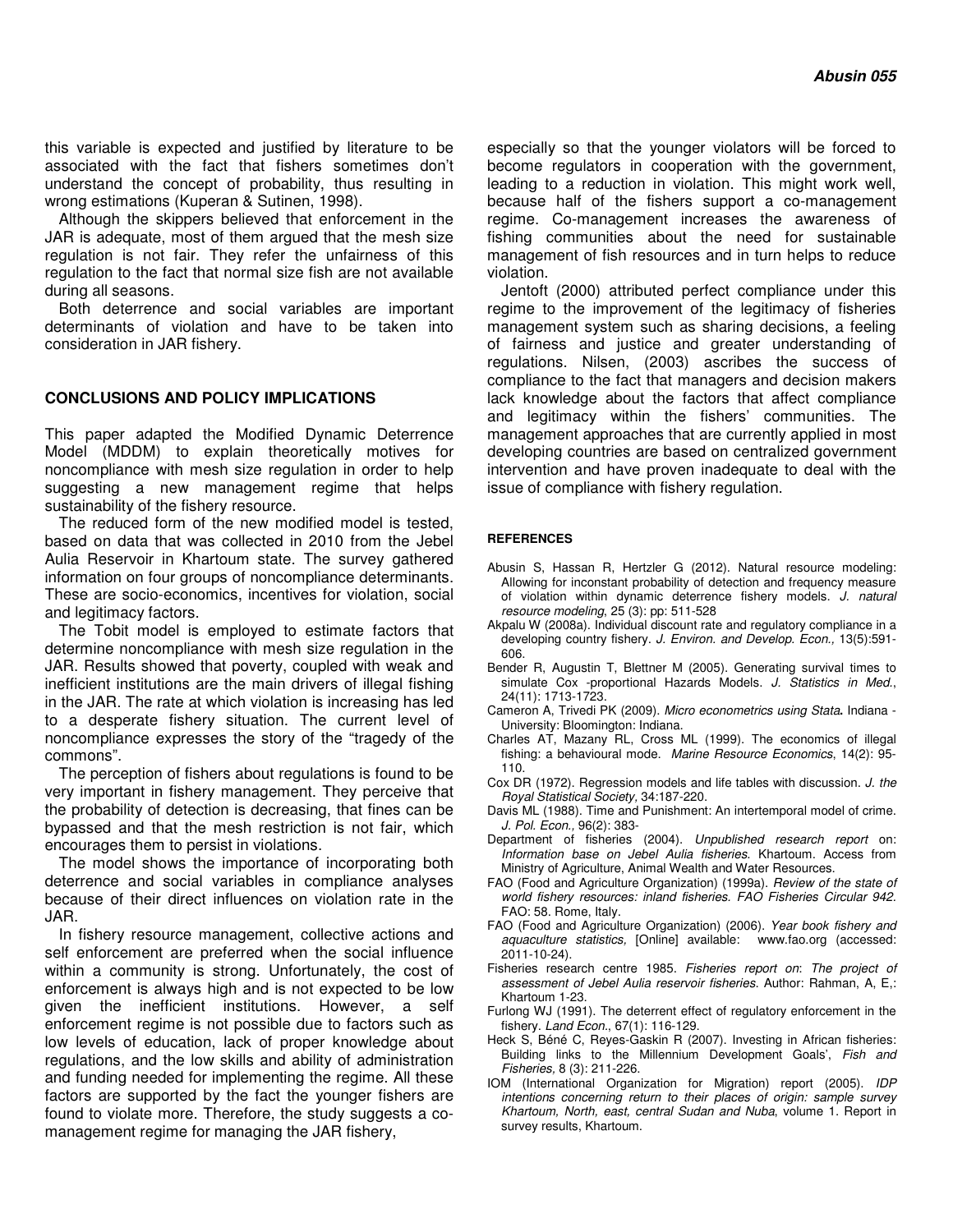Jenkins SP (2005). *Survival Analysis.* Unpublished book, University of Essex, Colchester, UK. Institute for Social and Economic Research, [Online]. **Available** from: Available from: http://www.iser.essex.ac.uk/teaching/degree/stephenj/ec968/pdfs/ec96

8lnotesv6.pdf. (Accessed: 2011-10-24). Jentoft S (2000). The community: A missing link of fisheries management. *Marine Policy*, 24:53-59.

Kuperan K, Sutinen J (1998). Blue water crime: Deterrence, legitimacy, and compliance, in fisheries. *Law and society review,* 32(2):309-338.

Lee ET, Go OT (1997). Survival analysis in public health research. *Annual Review of Public Health,* 18(1): 105-134.

Leung SF (1991). How to make the fine fit the corporate crime? : An analysis of static and dynamic optimal punishment theories. *J. Public Econ.*, 45(2): 243 -256.

Long JS (1997). *Regression models for categorical and limited dependent variables: advances quantitative techniques in the social science series.* California: Sage Publications.

MEA (Millennium Ecosystem Assessment) (2005). *Ecosystems and Human Well-Being: Current State and Trends, Volume 1*.*Global assessment reports*. Island Press: Washington.

- Nielsen JR (2003). An analytic framework for studying compliance and legitimacy in fisheries management. *Marine Policy*, 27(5): 425– 432.
- Sumaila RU, Alder J, Keith H (2006). Global scope and economics of illegal fishing, *Marine Policy,* 30(6):696-703.
- Sutinen JG, Kuperan K (1999). A socio-economic theory of regulatory compliance. *Inter. J. Soc. Econ.*, 26 (1, 2, 3):174-193.
- UNEP (United Nation Environmental Program) (2010). *Blue harvest: inland fisheries as an ecosystem service, World Fish Centre*, Penang, Malaysia. Authors: Dugan, P., Delaporte, A., Andrew, N.,O ; 'Keefe, M., Welcomme, R. Printed by UNON.
- World Fish Centre (WFC) (2003). Valuing Africa's inland fisheries: Overview of current methodologies with an emphasis on livelihood analysis, Bene , C & Neiland, A. E. world fish centre quarterly 26 (3): July-September 2003.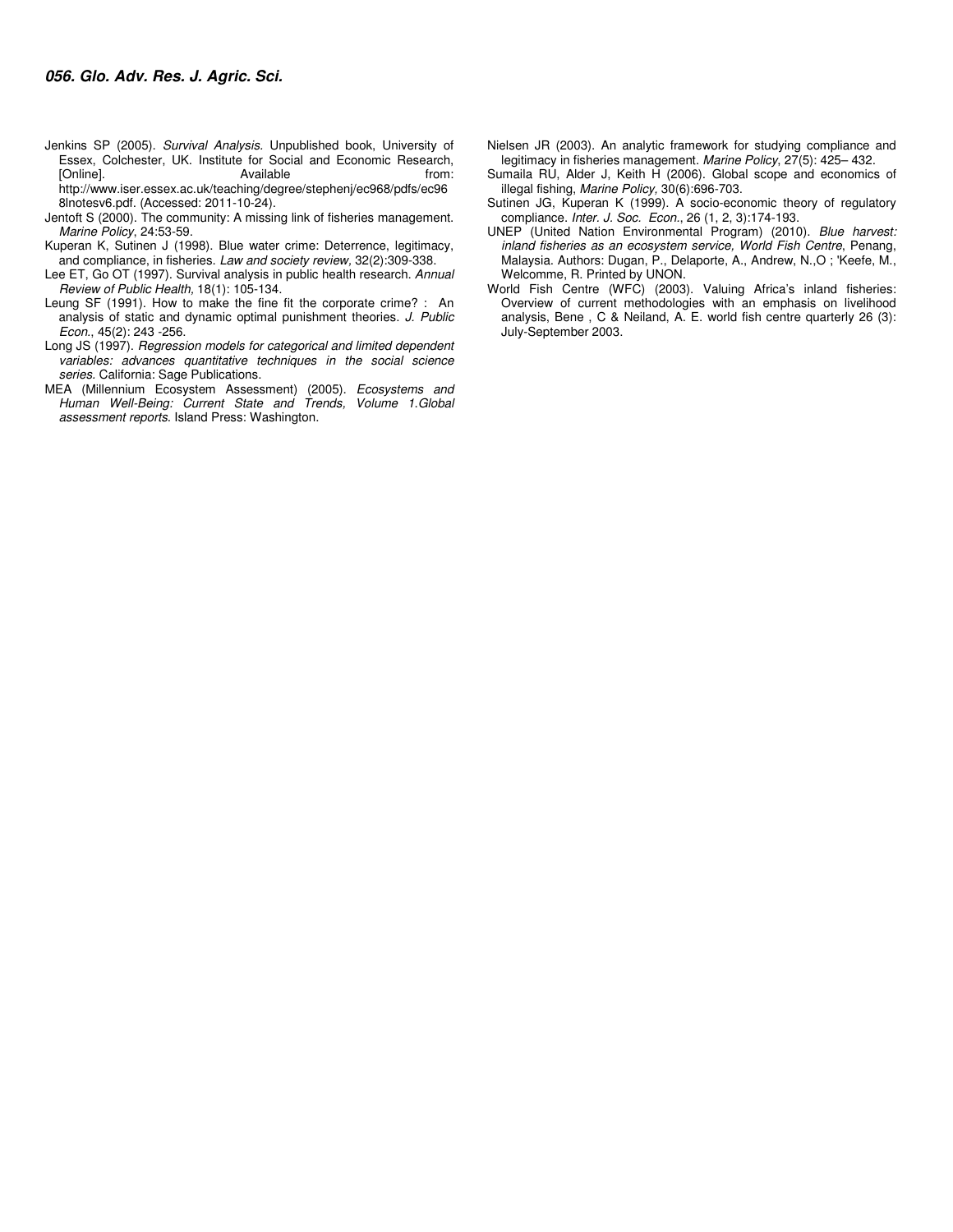### **Annexure A**

## **Calculation of the modified model**

Annexure A shows all the steps for the integration to calculate the expected net present value of illegal gain using the modified two time dynamic deterrence model.

As noted in the text

For simplicity  $u(m, c, p_a, Q_m, E_m, s, x)$ , will be replaced by  $u(m)$ 

 $u(n, b, p_n, Q_n, E_n, x)$ , will be replaced by  $u(n)$ 

 $u(m) = \pi(m) - z(s) - d(x)$ ,  $u(n) = \pi(n)$ , substituting for  $u(m)$ ;  $u(n)$  in the value function and integrating gives the followings:

 () = F .()\$% + F .(() *∞* 7 7 \$% − 7 , … … … … … … … … … … \. 1 = 3.() ] − 2 + 1 2 ^ + .(() 2 − ,4 = \_`(-) − a`(-)`(
) b 7 – 7 ,d = \_`(-) − a`(-)`(
) + Fb 7 d … … … … … … … … … … … … … … … … … \. 2 = \_ `(-) − a`(-)`(
) + Fb 0(@, , X, 8) *<sup>∞</sup>* 7 d … … … … … … … … … … … … \. 3

Equation (A.1) is the discounted net present value of a fisher who violates the first period (first term) plus the gain from the second period (second term). After in between calculation and integration, we reached equation (A.2), which give us the exact expected discount profit from violation, the first term is the gain from violation (discounted expected profit from violation) and the second term is the amount of penalty that the fisher gets after being caught (immature catch plus fine) the outcome will be the pure gain from violation. In equations (A.3), we insert the value of the expectation parameter, which is the net present value of the time of detection.

## **Annexure B Calculating the Probability Density (the relation between the density function and proportional hazard rate)**

This is straightforward calculation to get the proportional density function  $g(.)$  from the hazard formula and inserts the final results in the maximization equation.

$$
Pr(\mathcal{T}, m, \nu, N) = \mathcal{B}(m, \nu, N)h(\mathcal{T})
$$
 B. 1

With the survival function given by:

$$
h(\tau) = \frac{g(\tau, m, N, \nu)}{1 - G(\tau, m, N, \nu)}
$$
 B. 2

$$
= \frac{dG(\tau, m, N, \nu)}{1 - G(\tau, m, N, \nu)}
$$
 B.3

$$
= \frac{-d(1 - G(\tau, m, N, v))/d\tau}{1 - G(\tau, m, N, v)}
$$
 B.4

$$
=\frac{-dln(1-G(\tau,m,N,\nu))/d\tau}{d\tau}\qquad B.5
$$